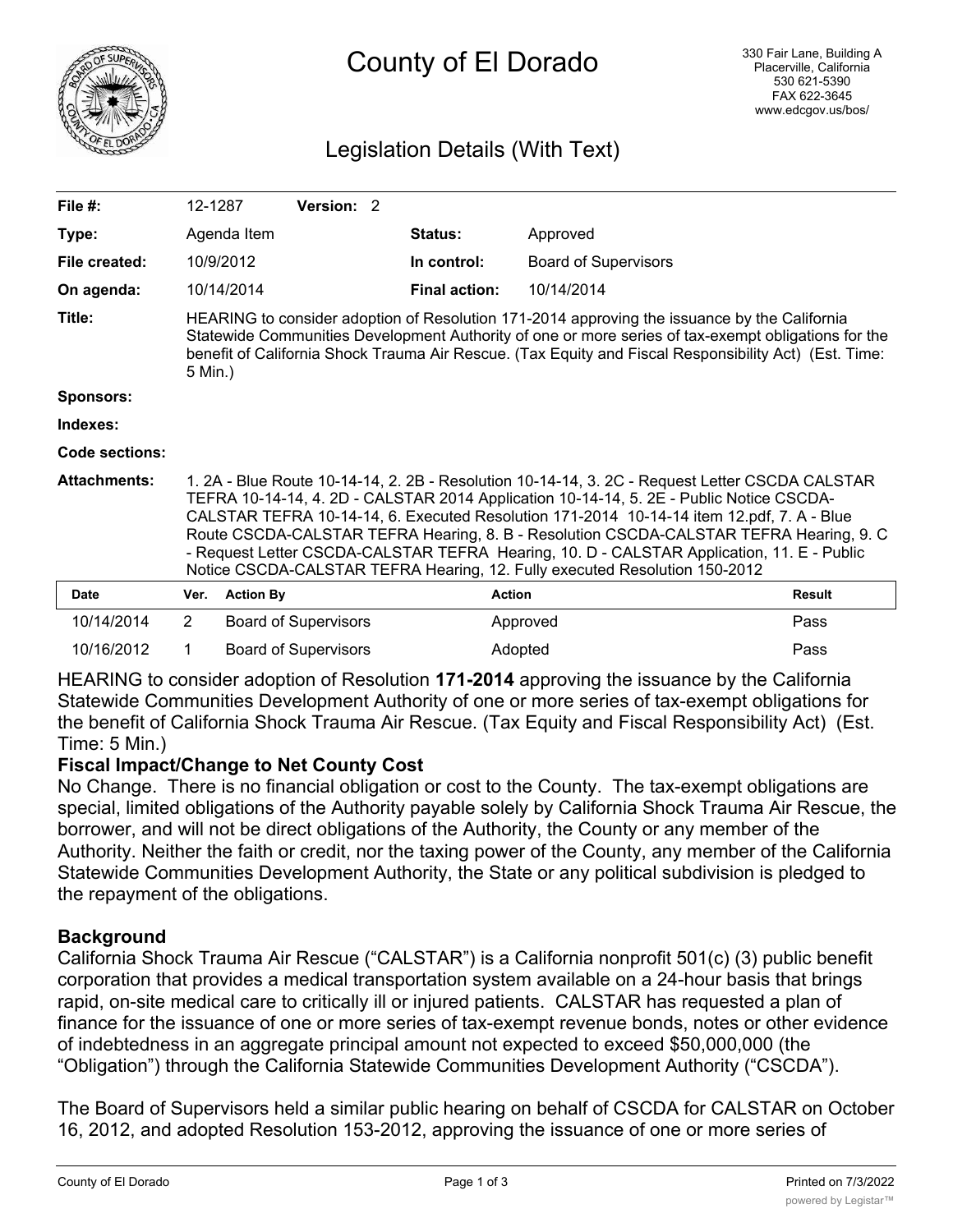revenue notes in an aggregate principal amount not to exceed \$55,000,000. Detail from the October 2012 hearing is attached.

State law provides the ability for cities and counties to join together under cooperative agreements to form joint powers authorities to issue debt obligations to fund projects that provide a public benefit and serve the needs of residents within the jurisdictions of the participating members. Federal law allows these obligations to be issued on a tax-exempt basis under certain circumstances. Cities and counties in California have the ability to act as issuers of conduit bonds and other obligations, but many jurisdictions utilize joint powers authorities such as this, primarily for economies of scale and to access specialized transaction knowledge and resources.

CSCDA is authorized pursuant to the provisions of California Government Code Section 6500 et seq. and the terms of an Amended and Restated Joint Exercise of Powers Agreement, dated as of June 1, 1988 (the "Agreement"), among certain local agencies throughout the State of California, including the County of El Dorado (the "County"), to issue revenue bonds, notes or other evidence of indebtedness in accordance with Chapter 5 of Division 7 of Title 1 of the Government Code of the State of California.

The County became a member of CSCDA in 1988. CSCDA is not permitted to issue bonds or notes for a project without first conducting a public Tax Equity and Fiscal Responsibility Act (TEFRA) hearing and obtaining permission from the governing board of the jurisdiction(s) in which the project is located.

The CSCDA contacted the County with a request to prepare a public hearing before the Board to meet the requirements of state and federal law, including the Tax Equity and Fiscal Responsibility Act ("TEFRA") because CALSTAR will be using a portion of proceeds of the Obligation to (1) finance or refinance the acquisition of air rescue helicopters and related equipment and property that will be maintained at various California locations, including South Lake Tahoe, and (2) pay certain expenses incurred in connection with the issuance of the Obligations.

The CALSTAR equipment will be located at one or more of the following addresses: (i) 13750 Lincoln Way, Auburn, CA 95603; (ii) 177 John Glenn Drive, Concord, CA 94530; (iii) 540 Cohansey Ave., Gilroy, CA 95020; (iv) 1351 S. State St., Ukiah, CA 95482; (v) 20A Mortensen Ave., Salinas, CA 93905; (vi) 1901 Airport Blvd., South Lake Tahoe, CA 96150; (vii) 3996 Mitchell Road, Santa Maria, California 93455, (viii) 301 Country Airport Road, Vacaville, CA 95688; (ix) 4933 Bailey Loop, McClellan, CA 95652; (x) 4917 Bailey Loop, McClellan, CA 95652; and (xi) near 8991 Earhart Road, Oakland, CA 94621 at North Field, Oakland International Airport, L310-A, and will be owned and operated by the CALSTAR.

#### **Reason for Recommendation**

The financing for CALSTAR involves the issuance of one or more series of tax-exempt obligations and may be completed through CSCDA if the County approves the financing, as the County is a member of CSCDA.

The purpose of this TEFRA hearing is to receive public comment and to request Board approval of the financing, as required by the Internal Revenue Code of 1986, as amended. Bond Counsel in this